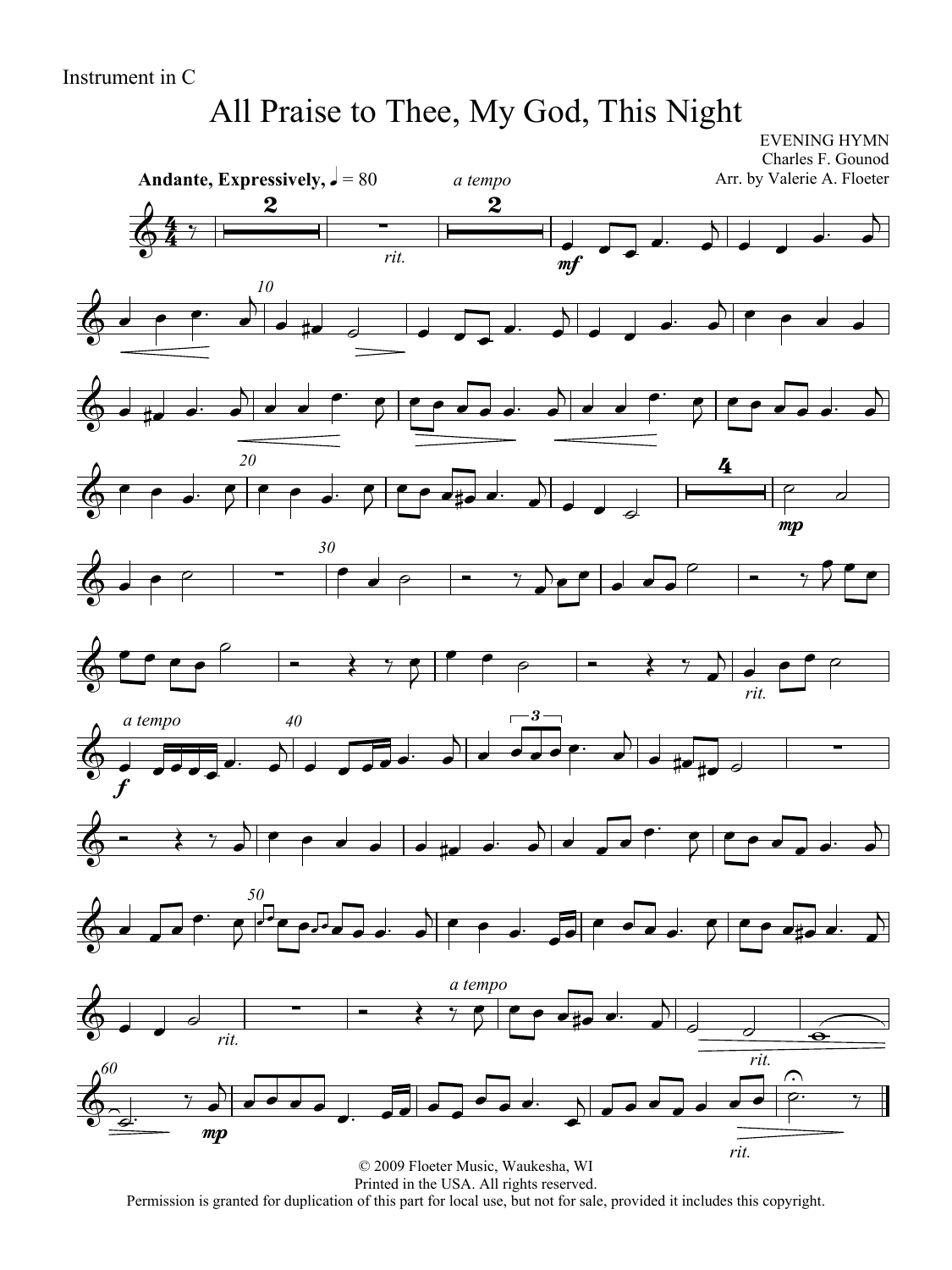## Come, You Thankful People, Come

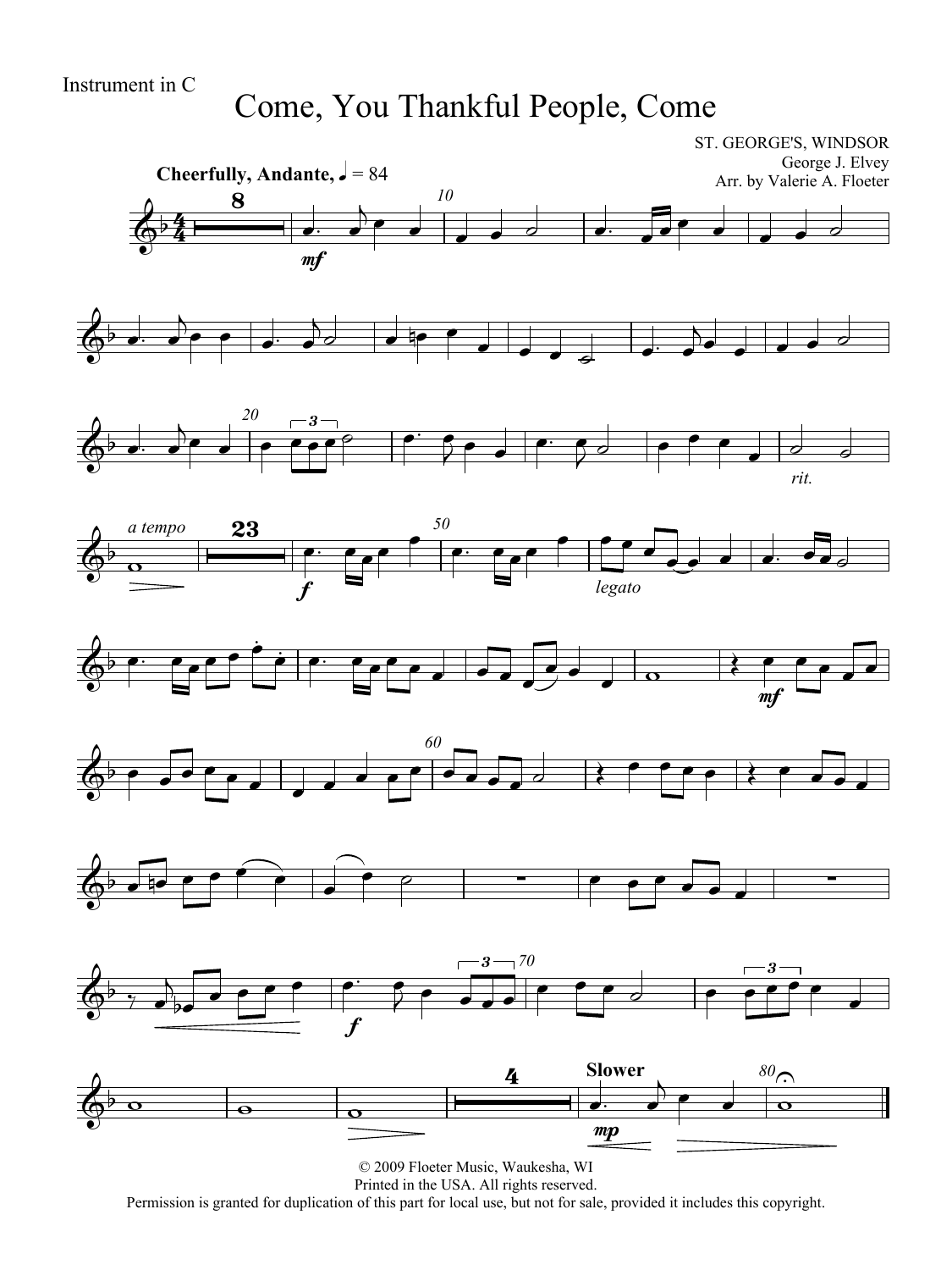#### How Firm a Foundation

FOUNDATION Traditional American melody Arr. by Valerie A. Floeter

















© 2009 Floeter Music, Waukesha, WI Printed in the USA. All rights reserved. Permission is granted for duplication of this part for local use, but not for sale, provided it includes this copyright.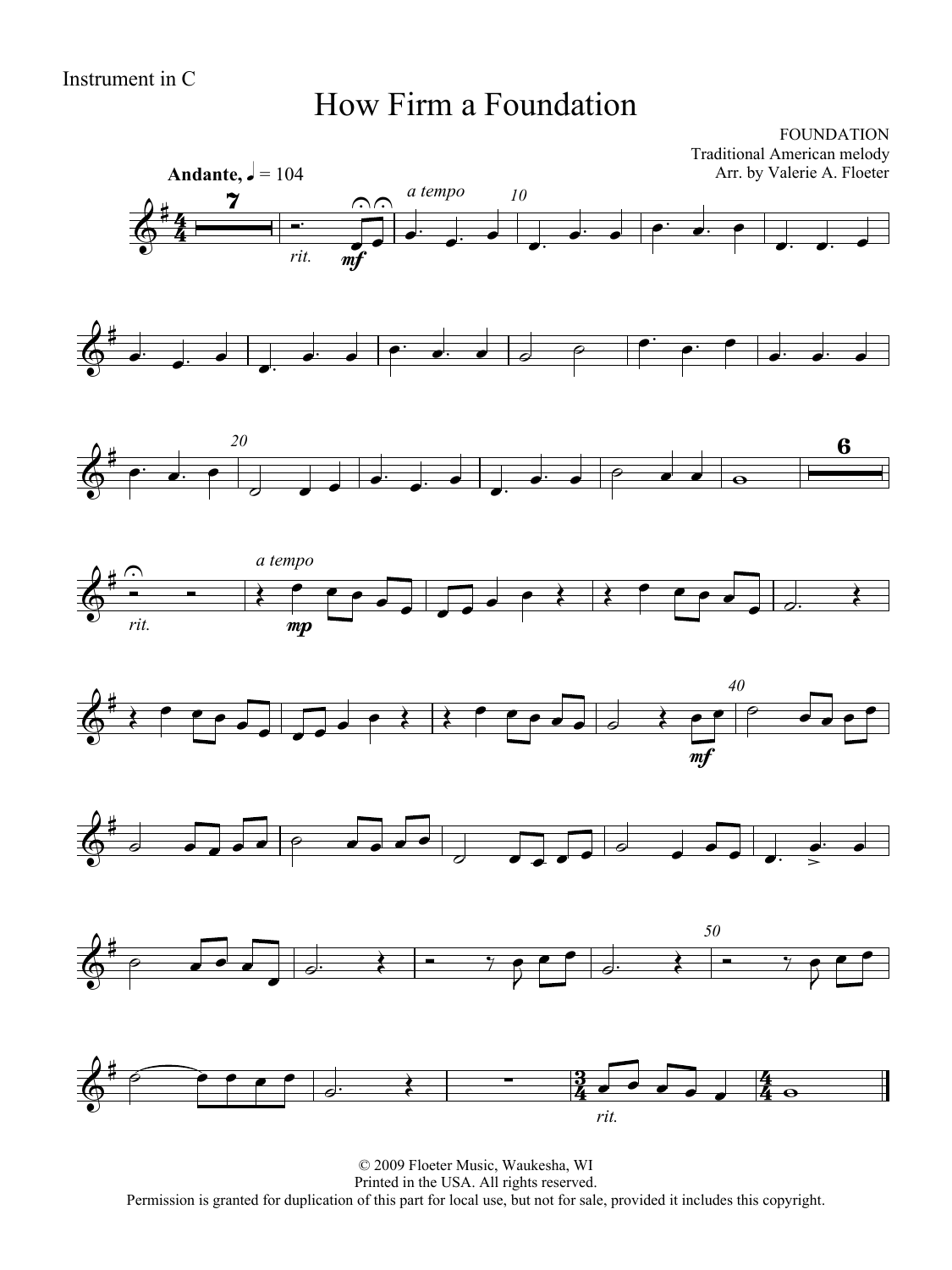## Hark! The Herald Angels Sing



© 2009 Floeter Music, Waukesha, WI Printed in the USA. All rights reserved. Permission is granted for duplication of this part for local use, but not for sale, provided it includes this copyright.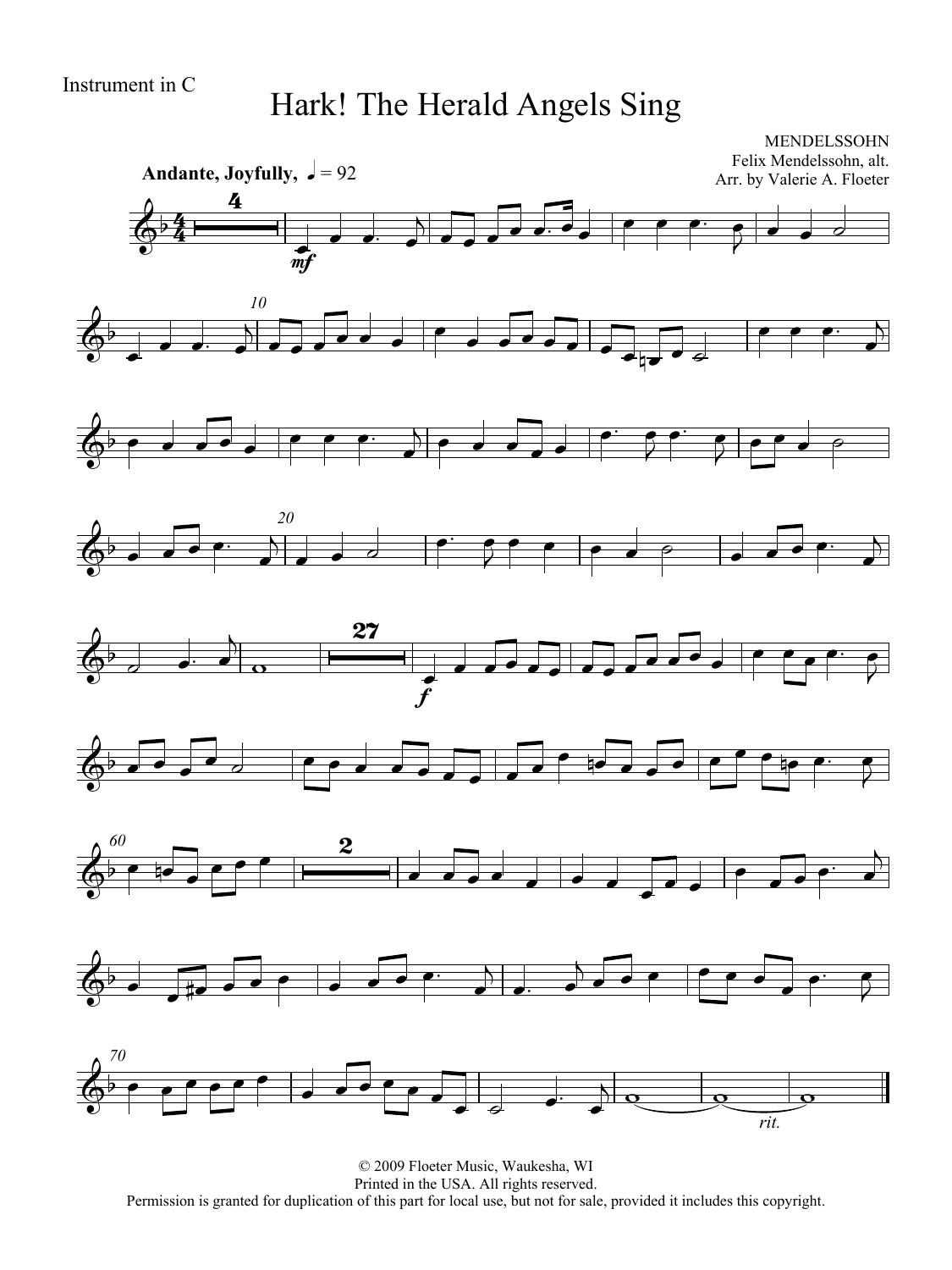### Jesus Came, the Heavens Adoring

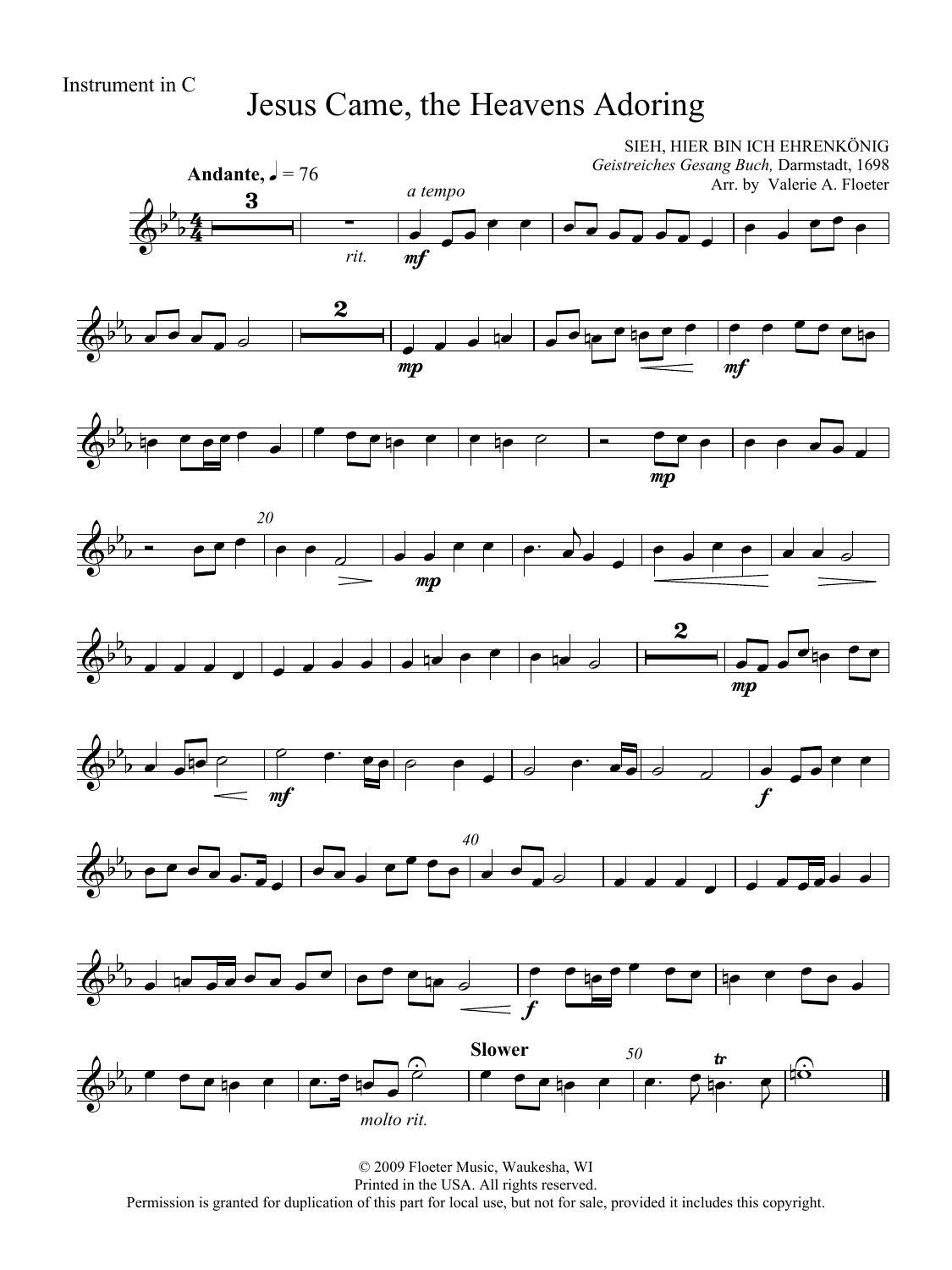## My Maker, Be With Me

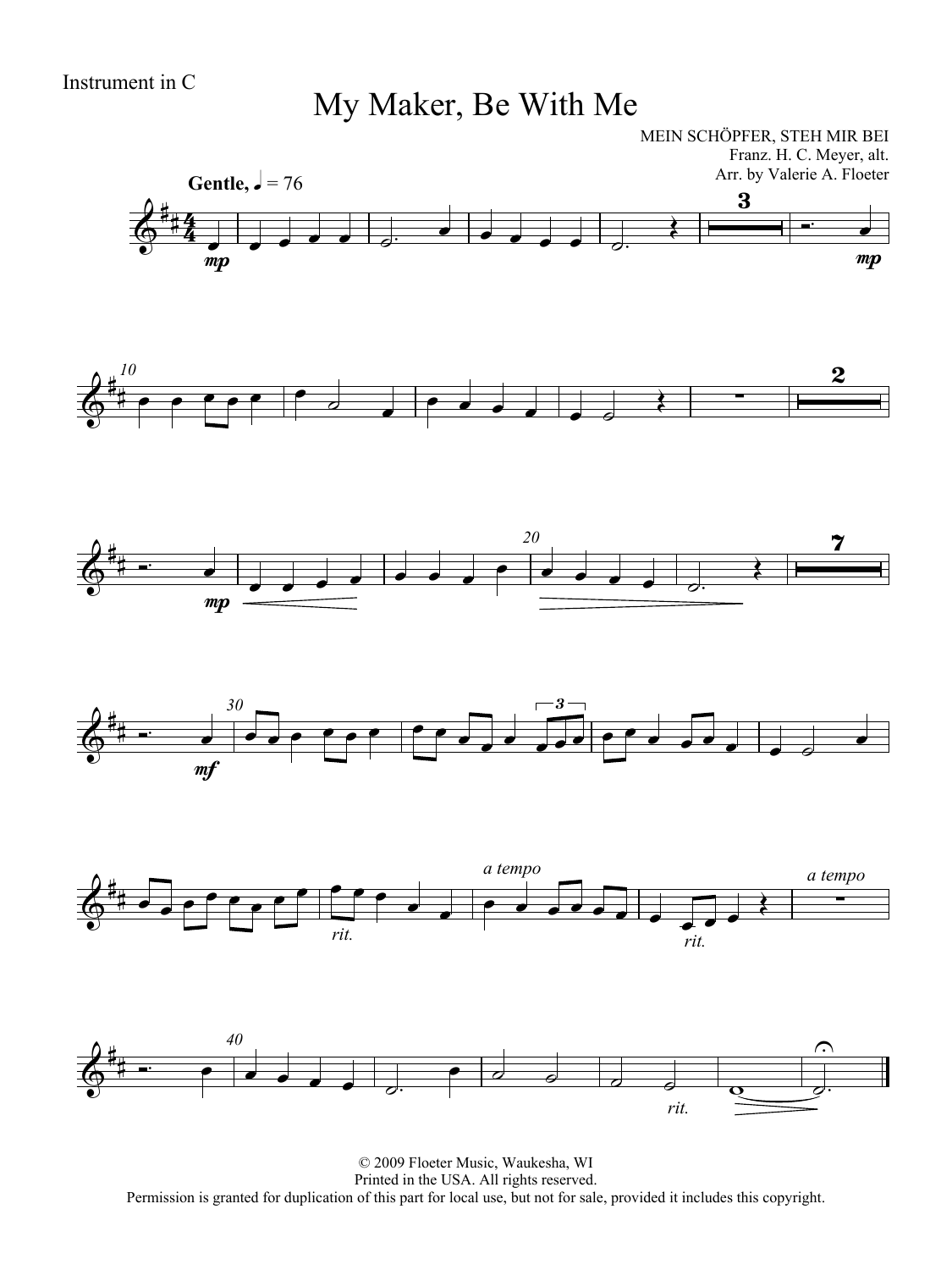#### Not All the Blood of Beasts

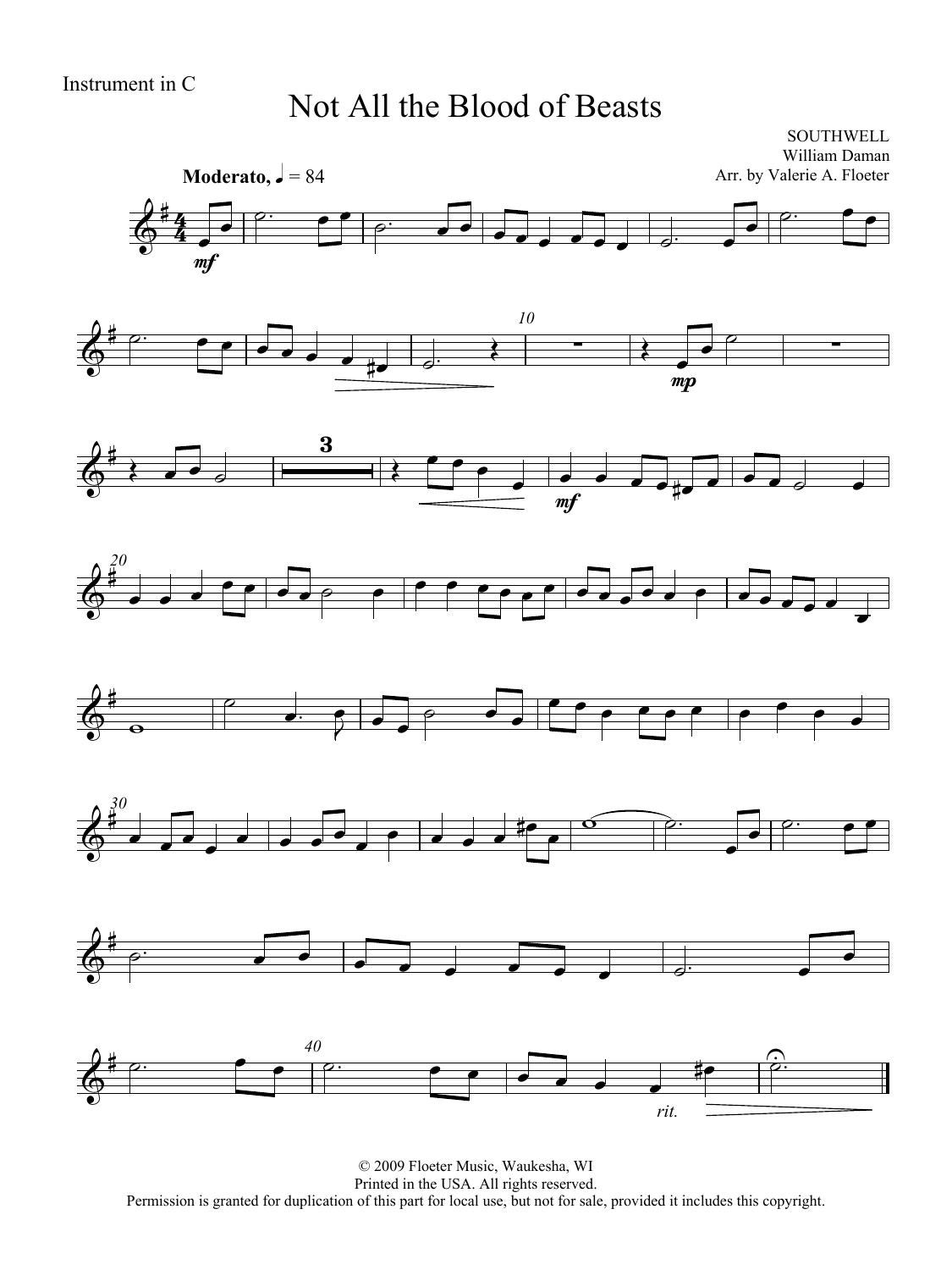# Come, Your Hearts and Voices Raising

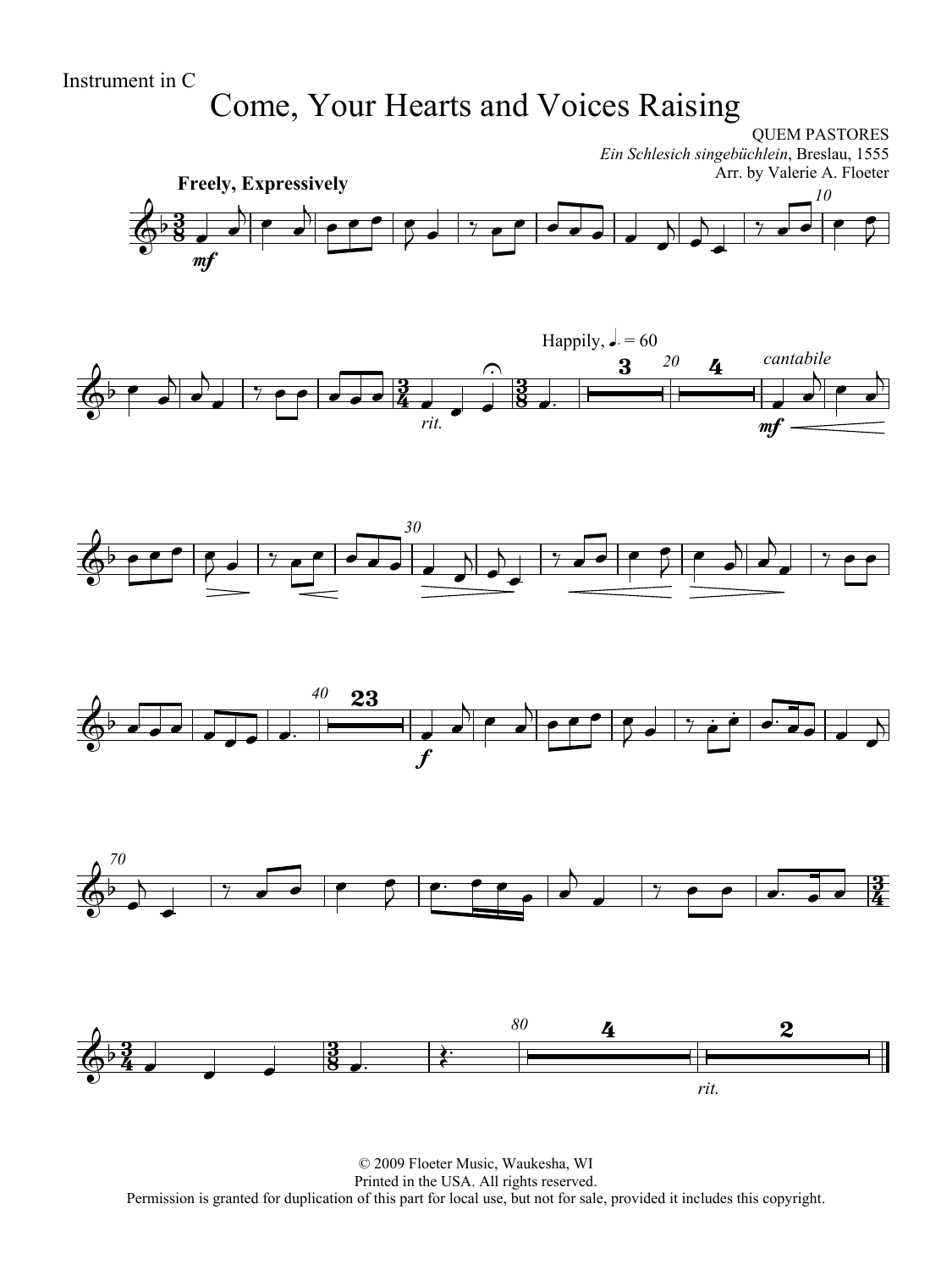### The People that in Darkness Sat

 $\overline{4}$  $\frac{4}{4}$ Adagio, Sadly,  $\sqrt{ } = 69$ LOBT GOTT, IHR CHRISTEN Nikolaus Herman Arr. by Valerie A. Floeter *10*  $\overline{\Phi^{\flat}}$  $\frac{1}{2}$  $\frac{1}{2}$  $\frac{1}{4}$  $\frac{5}{5}$   $\frac{3}{10}$ mf  $\overline{\phantom{a}}$  $\overline{\phantom{a}}$ 3  $\begin{array}{c|c} \circ & \circ \\ \hline \bullet & \bullet \end{array}$ 3  $\frac{1}{\sqrt{2}}$  $\rightarrow$  $\overline{\Phi^{\flat}}$  $\flat$  $\frac{1}{2}$  $\rightarrow$   $\rightarrow$   $\rightarrow$   $\rightarrow$ 3  $\overrightarrow{e}$ 3  $\overline{\cdots}$ 3  $\overline{\phantom{a}}$ ן<br>∖  $\overline{\bullet}$  $\begin{array}{|c|c|c|c|}\hline \multicolumn{1}{|c|}{0}& \multicolumn{1}{|c|}{0} & \multicolumn{1}{|c|}{0} \\\hline \multicolumn{1}{|c|}{0}& \multicolumn{1}{|c|}{0}& \multicolumn{1}{|c|}{0} & \multicolumn{1}{|c|}{0} \\\hline \multicolumn{1}{|c|}{0}& \multicolumn{1}{|c|}{0}& \multicolumn{1}{|c|}{0} & \multicolumn{1}{|c|}{0} \\\hline \multicolumn{1}{|c|}{0}& \multicolumn{1}{|c|}{0}& \multicolumn{1}{|c|}{0}& \multicolumn{1$ 3  $\overline{\phantom{a}}$ |<br>|<br>|}  $\overrightarrow{\cdot}$  $\frac{3-20}{\Box}$ **Same tempo, Happily**  $\overline{\Phi}$  $\frac{1}{2}$  $\frac{1}{2}$  $\frac{1}{2}$  $\overline{\phantom{a}}$ 3  $\overrightarrow{ }$  $\overrightarrow{ }$ 3  $\overline{\phantom{a}}$  <sup>3</sup>  $\overrightarrow{ }$  $\frac{1}{2}$  $\frac{1}{\bullet}$  $\circ$   $\qquad \qquad$  $\frac{3}{\sqrt{2}}$ f  $\overline{\phantom{0}}$  $\phi$ 3  $\frac{1}{\sqrt{1-\frac{1}{\sqrt{1-\frac{1}{\sqrt{1-\frac{1}{\sqrt{1-\frac{1}{\sqrt{1-\frac{1}{\sqrt{1-\frac{1}{\sqrt{1-\frac{1}{\sqrt{1-\frac{1}{\sqrt{1-\frac{1}{\sqrt{1-\frac{1}{\sqrt{1-\frac{1}{\sqrt{1-\frac{1}{\sqrt{1-\frac{1}{\sqrt{1-\frac{1}{\sqrt{1-\frac{1}{\sqrt{1-\frac{1}{\sqrt{1-\frac{1}{\sqrt{1-\frac{1}{\sqrt{1-\frac{1}{\sqrt{1-\frac{1}{\sqrt{1-\frac{1}{\sqrt{1-\frac{1}{\sqrt{1-\frac{1}{\sqrt{1-\frac{1$ 3  $\overline{\bullet}$  $\begin{array}{c} 3 \rightharpoonup \rightharpoonup \rightharpoonup \rightharpoonup \rightharpoonup \rightharpoonup \rightharpoonup \rightharpoonup \rightharpoonup \rightharpoonup \rightharpoonup \rightharpoonup \rightharpoonup \rightharpoonup \rightharpoonup \rightharpoonup \rightharpoonup \rightharpoonup \rightharpoonup \rightharpoonup \rightharpoonup \rightharpoonup \rightharpoonup \rightharpoonup \rightharpoonup \rightharpoonup \rightharpoonup \rightharpoonup \rightharpoonup \rightharpoonup \rightharpoonup \rightharpoonup \rightharpoonup \rightharpoonup \rightharpoonup \$ 3  $\overline{\bullet}$  $\overline{\phantom{a}}$ 3  $\overline{\phantom{a}}$ 3  $\frac{1}{\sqrt{1-\frac{1}{2}}}$ 3  $\begin{array}{c|c} \circ & \circ & \bullet \\ \hline \end{array}$ 3  $\overline{\phantom{a}}$ *30*  $\phi$ 3  $\frac{1}{\sqrt{1-\frac{1}{\sqrt{1-\frac{1}{\sqrt{1-\frac{1}{\sqrt{1-\frac{1}{\sqrt{1-\frac{1}{\sqrt{1-\frac{1}{\sqrt{1-\frac{1}{\sqrt{1-\frac{1}{\sqrt{1-\frac{1}{\sqrt{1-\frac{1}{\sqrt{1-\frac{1}{\sqrt{1-\frac{1}{\sqrt{1-\frac{1}{\sqrt{1-\frac{1}{\sqrt{1-\frac{1}{\sqrt{1-\frac{1}{\sqrt{1-\frac{1}{\sqrt{1-\frac{1}{\sqrt{1-\frac{1}{\sqrt{1-\frac{1}{\sqrt{1-\frac{1}{\sqrt{1-\frac{1}{\sqrt{1-\frac{1}{\sqrt{1-\frac{1$ 3  $\overrightarrow{e}$ 3  $\overline{\phantom{a}}$ ו<br>A  $\overline{\phantom{a}}$  $\overrightarrow{\cdot}$ 3  $\overrightarrow{ }$ 3  $\overrightarrow{c}$  $\begin{array}{ccccc}\n\bullet & \circ & \circ & \circ\n\end{array}$  $\overrightarrow{ }$  $\overline{\phantom{0}}$ 3  $\frac{-3}{\sqrt{2}}$  *40*  $\overline{\Phi^{\flat}}$  $\overline{\phantom{a}}$ 3  $\overrightarrow{z}$ 3  $\begin{array}{c|c} \circ & \bullet \\ \hline \bullet & \bullet \end{array}$ 3  $\overline{\phantom{a}}$  $\overline{\phantom{a}}$  $\overline{\phantom{a}}$  $\overline{\mathbf{P}}$ 3  $\begin{array}{c} \overline{\phantom{0}} \ \bullet \ \end{array}$ 3  $\overrightarrow{\cdot}$  $\overline{\Phi^{\flat}}$ 3  $\begin{array}{c|c} \circ & \bullet \\ \hline \bullet & \bullet & \bullet \end{array}$ 3  $\overline{\bullet}$  $\overline{\phantom{a}}$ 3  $\overrightarrow{a}$ *rit.*  $\frac{1}{2}$  $\widehat{\mathbb{P}}$  $\frac{1}{1}$